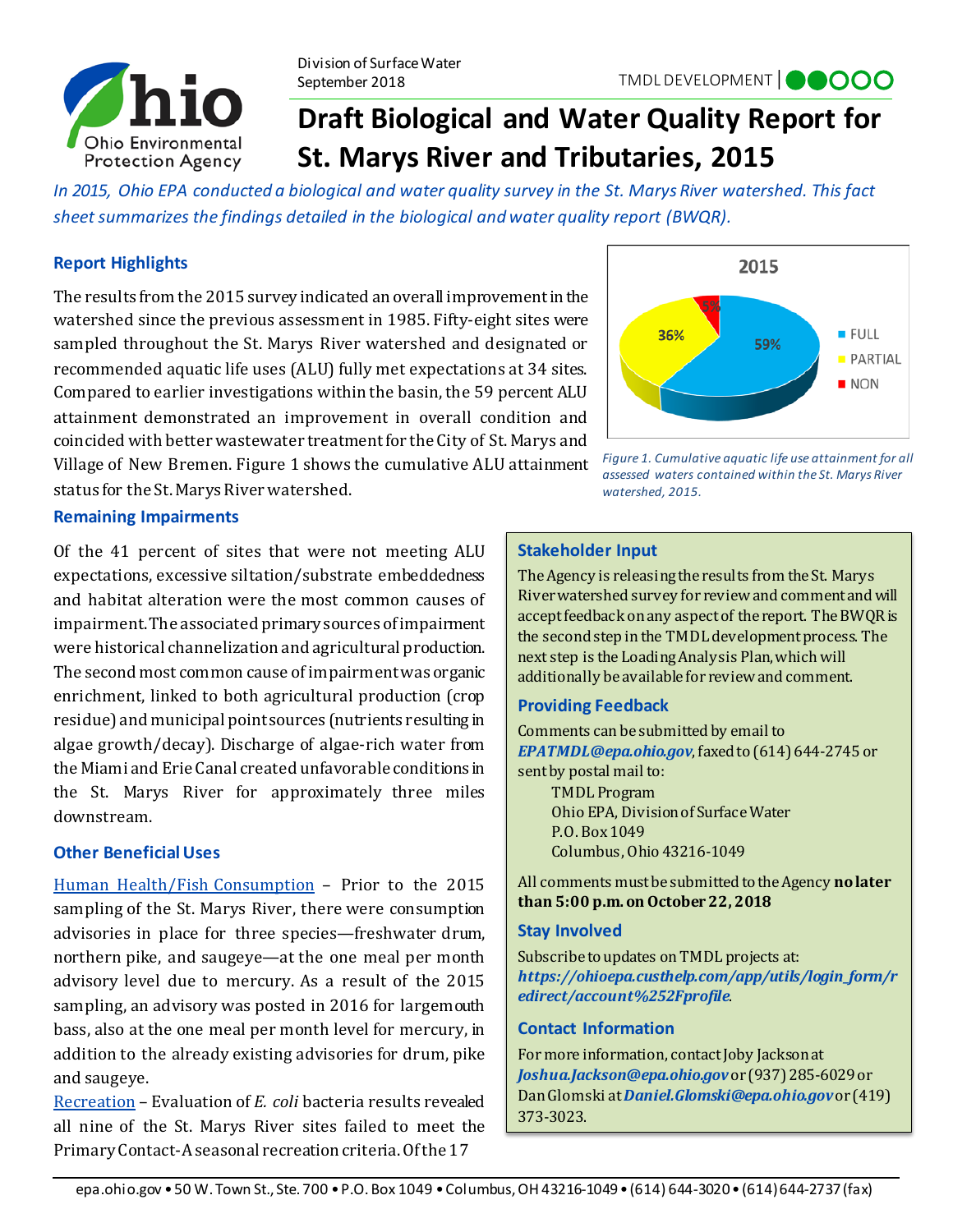sites representing the 14 smaller streams in the Primary Contact-B recreational use designation, 15 did not meet the recreational use criterion. All four sites in the Secondary Contact [re](#page-1-0)creational use category met the recreational criterion.1

Public Water Supply – None of the streams in the St. Marys River watershed are assigned PWS.

#### **Biological and Water Quality Surveys**

A biological and water quality survey is a survey of the biological, chemical and physical properties of surface waters to determine the appropriate beneficial use designations (aquatic life, recreation, human health and water supply) assigned in Ohio Water Quality Standards,



*Figure 2. Photo of Miami-Erie canal discharge to the St. Marys River*.

evaluate water quality trends and determine if the water body is meeting the goals of the federal Clean Water Act.

Each year, Ohio EPA conducts surveys in selected watersheds around the state. The results from each survey are detailed in biological and water quality reports (BWQR). These reports summarize major findings and provide results from individual sampling locations.



*Figure 3. Location of St. Marys River watershed in Ohio.* 

The survey findings and conclusions may factor into regulatory actions taken by Ohio EPA. For example*,* adjustments to National Pollutant Discharge Elimination System (NPDES) permits, mitigation requirements in Section 401 Water Quality Certifications and revisions to Ohio Water Quality Standards rules [Ohio Administrative Code Chapter 3745-1]. The findings are eventually incorporated into State Water Quality Management Plans, the biennial Integrated Water Quality Monitoring and Assessment Report (305[b] and 303[d]) and Total Maximum Daily Loads (TMDLs).

# **St. Marys River Watershed Survey Specifics**

The St. Marys River Watershed drains approximately 816.7 square miles of westcentral Ohio and north-eastern Indiana. The portion of the St. Marys River contained within Ohio constitutes just over 56% (458 miles2) of the watershed. Here the river drains portions of Shelby, Auglaize, Mercer and Van Wert Counties. The location of the watershed within Ohio is shown in Figure 3. In 2015, Ohio EPA evaluated 24 streams in the St.

Marys watershed for aquatic life, recreation and human health beneficial uses. Table 1 lists the sampling types and number of locations sampled in the watershed and Figure 4 shows aquatic life use attainment status of the biological samples.

l

# **Table 1. St. Marys River Survey Specifics—What was collected?**

| <b>Sample Type</b>                                     | <b>Number of Locations</b> |
|--------------------------------------------------------|----------------------------|
| Biological samples (fish, macroinvertebrates, habitat) | 58                         |
| Water chemistry grab samples                           | 57                         |
| Bacteria indicators (Escherichia coli)                 | 29                         |
| Sediment chemistry samples                             | q                          |
| Fish tissue samples                                    | h                          |

j

<span id="page-1-0"></span><sup>&</sup>lt;sup>1</sup> Water quality criteria were updated in 2016 as part of a routine OAC rule update. For this report, the streams were assessed using the criteria that were in place in 2015 at the time of the sampling.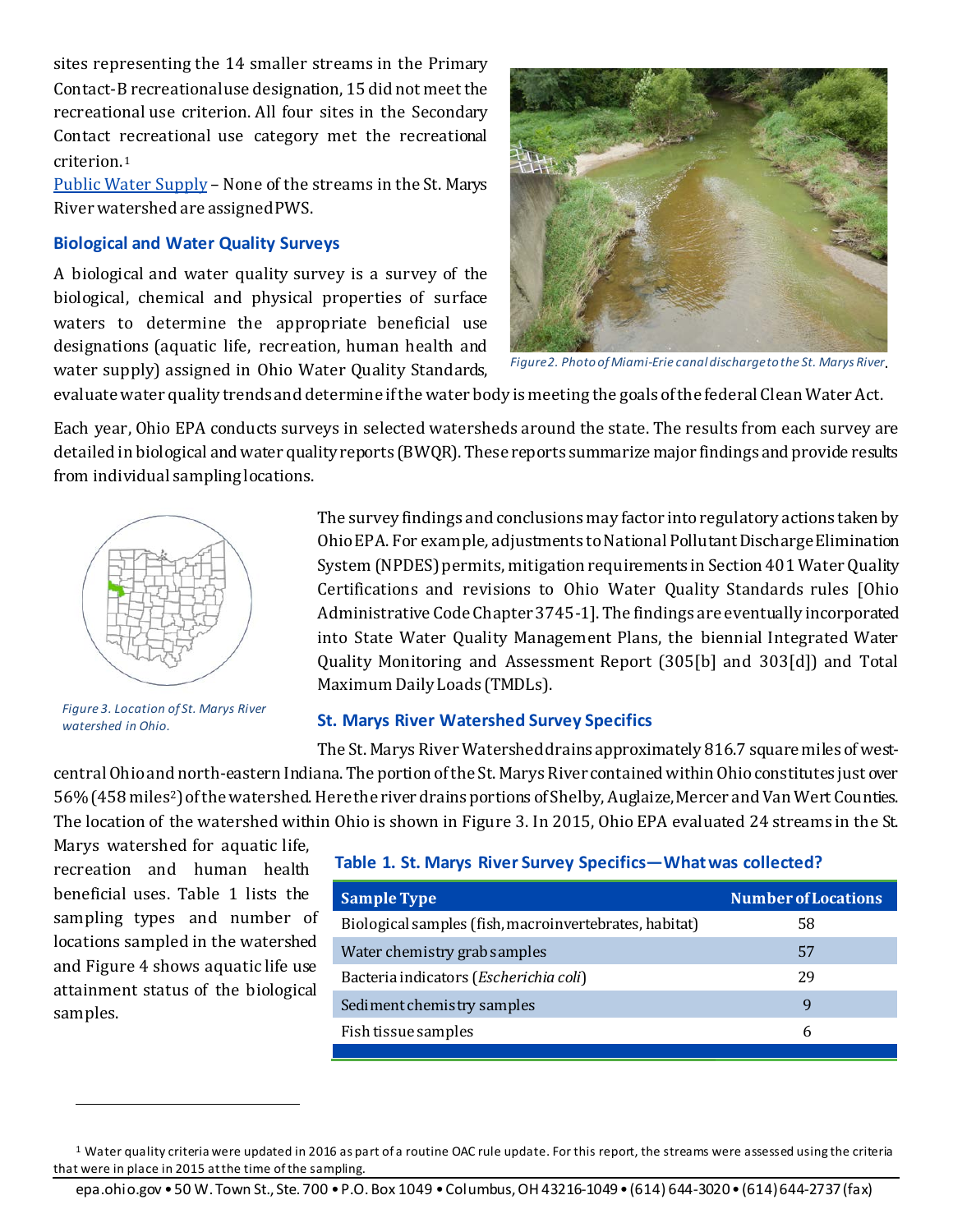

 *Figure 4. Map of sampling locations and ALU attainment statuses in the St. Marys River basin based on data collected June-October 2015.*